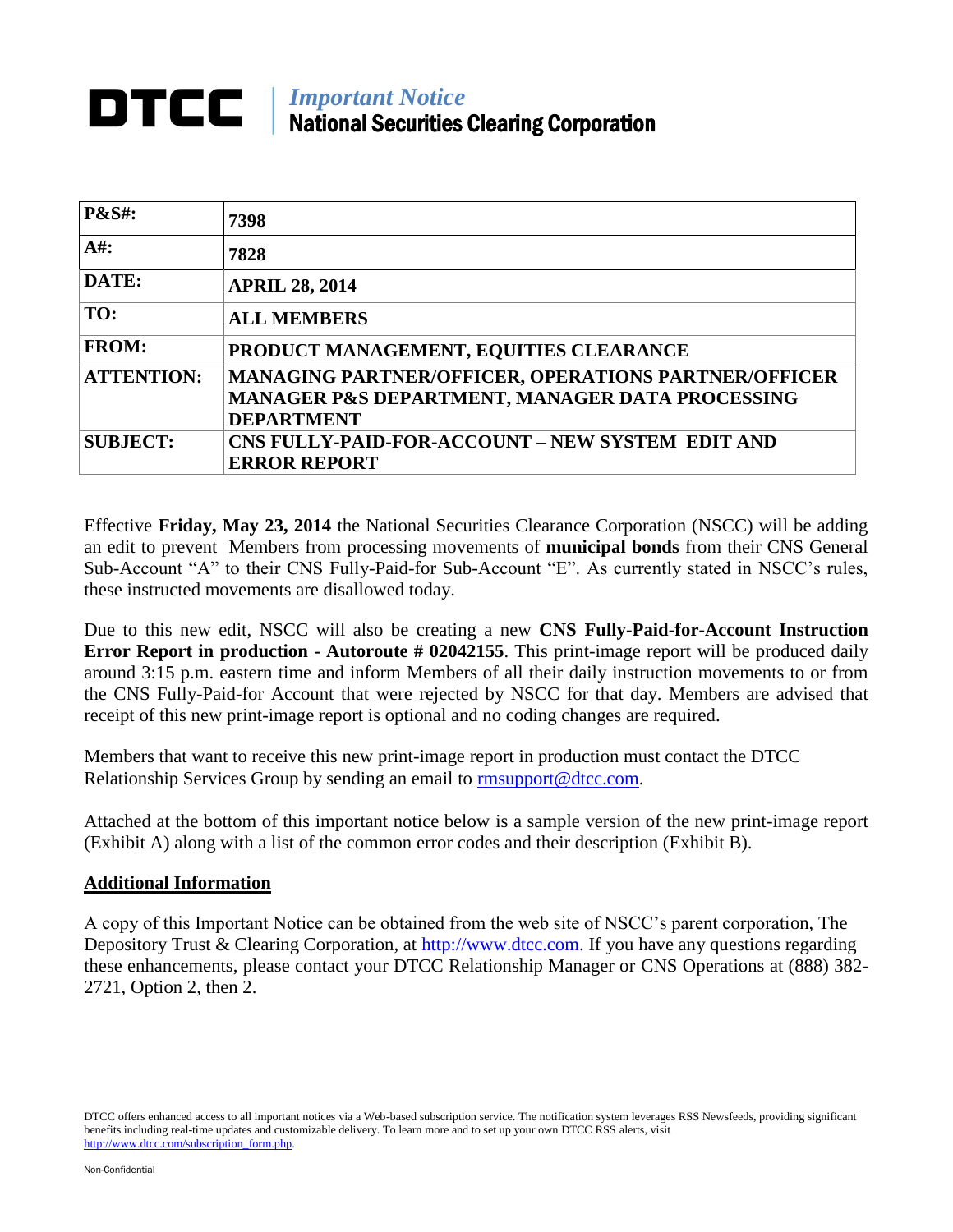## **Exhibit A**

| 1DATE: XXXXXXXX | NATIONAL SECURITIES CLEARING CORPORATION | PAGF:          |
|-----------------|------------------------------------------|----------------|
| TIME: XXXXXX    | FULLY PAID FOR INSTRUCTION ERROR REPORT  | <b>CNS7900</b> |
|                 |                                          |                |

| -DELIVER- - RECEIVE- |  |             |  |                                   |  |  |                                  |  |
|----------------------|--|-------------|--|-----------------------------------|--|--|----------------------------------|--|
| <b>PART</b>          |  | <b>PART</b> |  |                                   |  |  |                                  |  |
| ID.                  |  |             |  | SUB ID SUB SECID                  |  |  | DEP SHARES ERROR(S) LISTED BELOW |  |
|                      |  |             |  |                                   |  |  |                                  |  |
| $0122 \; A$          |  |             |  | 0122 E US1234567894 DTC 000500000 |  |  | *MUNI*                           |  |
| $0122 \; A$          |  |             |  | 0122 E US9876543219 DTC 000000088 |  |  | *SHARES*                         |  |
| 0122 A               |  |             |  | 0122 A US1112223339 DTC 000009133 |  |  | *SUB-MOVEMT*                     |  |
| 0122 A               |  |             |  | 0122 E US9998887775 DTC 000040000 |  |  | *DUP REC*                        |  |